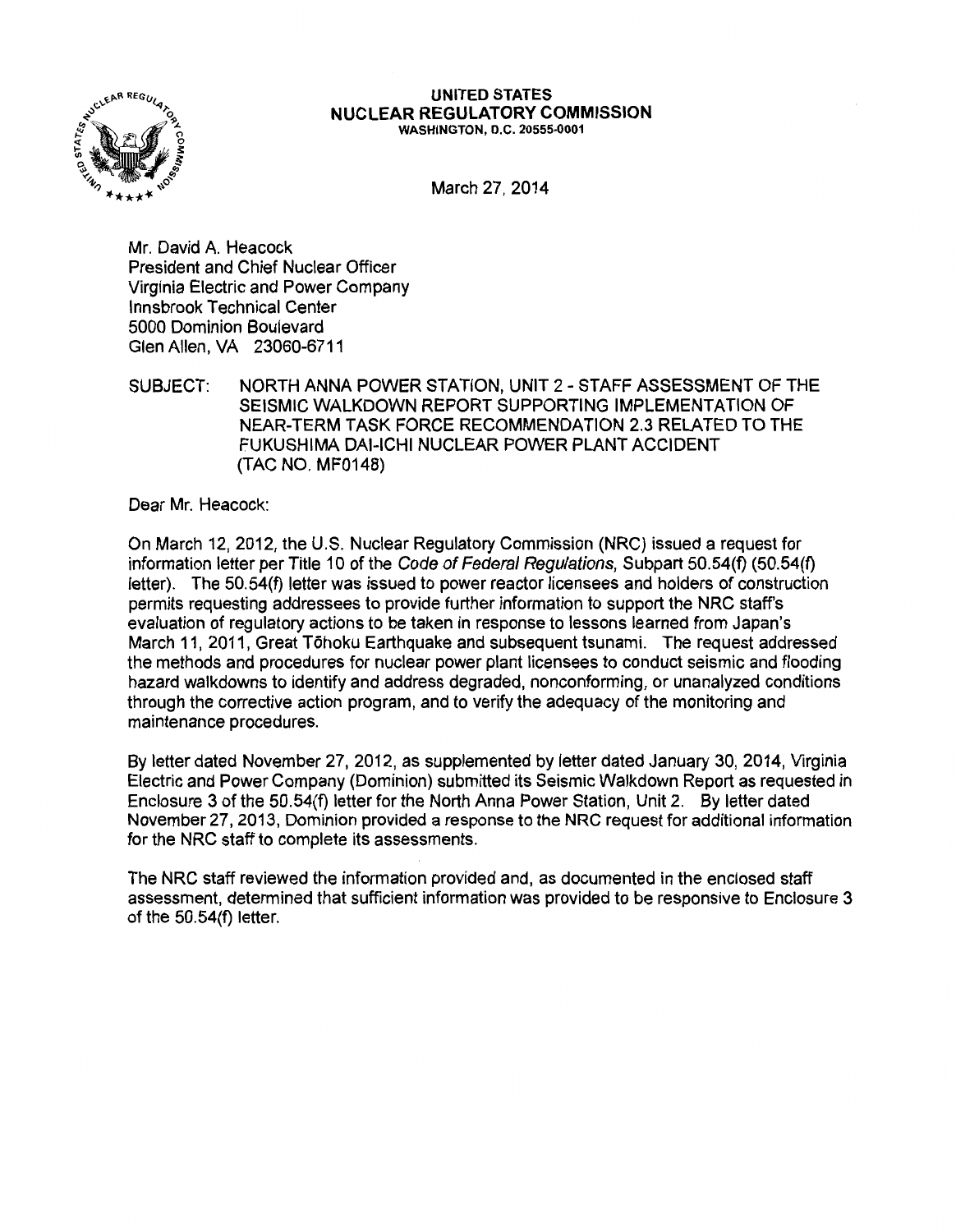D. Heacock 2 - 2 -

If you have any questions, please contact me at 301-415-2597 or by e-mail at V.Sreenivas@nrc.gov

Sincerely,  $\sum$ Onn . Sreenivas, Project Manager Plant Licensing Branch 11-1 Division of Operating Reactor Licensing

Office of Nuclear Reactor Regulation

Docket No. 50-339

Enclosure: Staff Assessment of Seismic Walkdown Report for NAPS, Unit 2

cc w/encl: Distribution via Listserv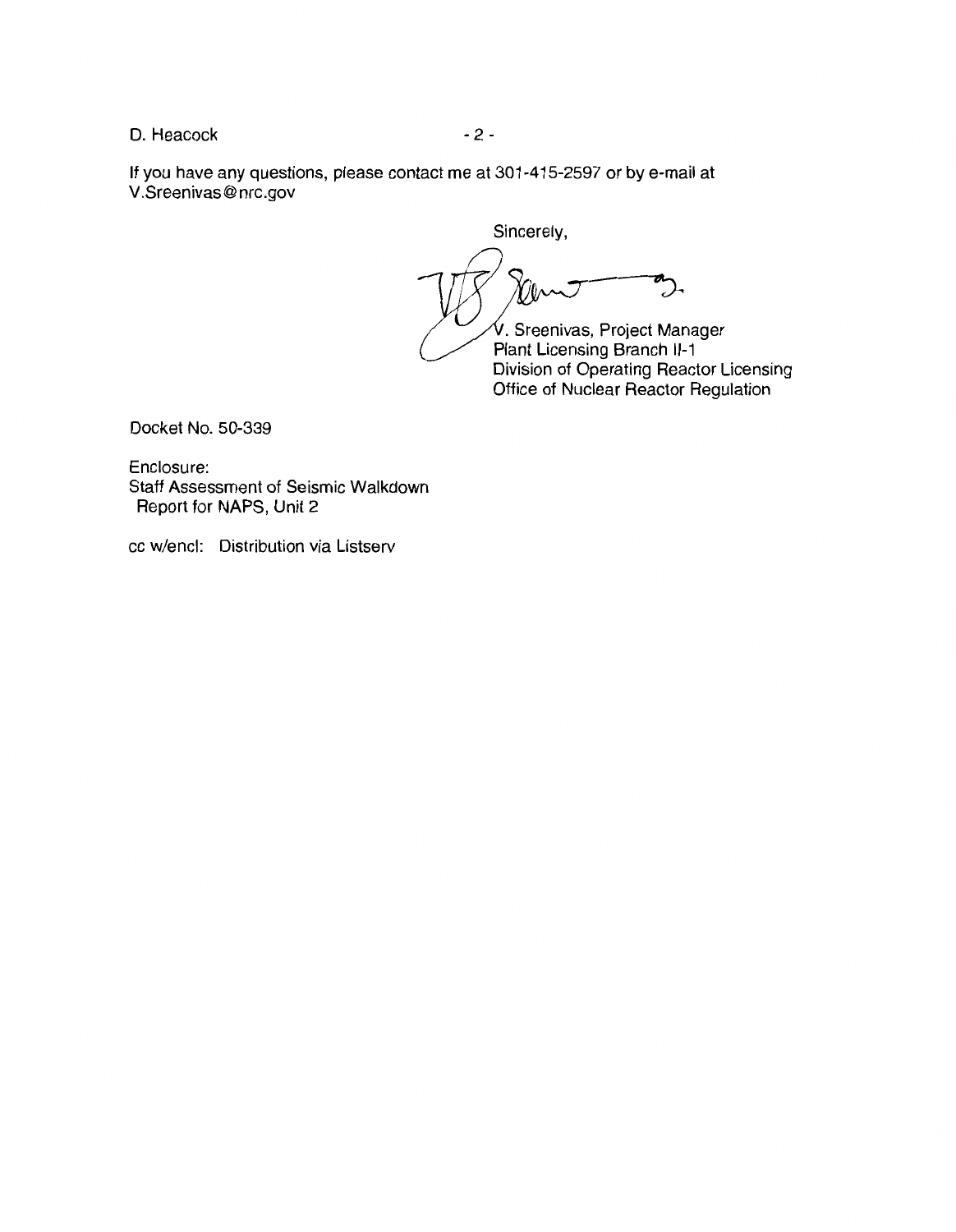## STAFF ASSESSMENT OF SEISMIC WALKDOWN REPORT

# NEAR-TERM TASK FORCE RECOMMENDATION 2.3 RELATED TO

# THE FUKUSHIMA DAI-ICHI NUCLEAR POWER PLANT ACCIDENT

## VIRGINIA ELECTRIC AND POWER COMPANY

## NORTH ANNA POWER STATION, UNIT 2

## DOCKET NO. 50-339

## 1.0 INTRODUCTION

On March 12, 2012,<sup>1</sup> the U.S. Nuclear Regulatory Commission (NRC) issued a request for information per Title 10 of the Code of Federal Regulations, Subpart 50.54(f) (50.54(f) letter) to all power reactor licensees and holders of construction permits in active or deferred status. The request was part of the implementation of lessons learned from the accident at the Fukushima Dai-ichi nuclear power plant. Enclosure 3, "Recommendation 2.3: Seismic,"<sup>2</sup> to the 50.54(f) letter requested licensees to conduct seismic walkdowns to identify and address degraded, nonconforming, or unanalyzed conditions using the corrective action program (CAP), verify the adequacy of monitoring and maintenance procedures, and report the results to the NRC.

Enclosure 3 of the 50.54(f) letter requested licensees to provide the following:

- a. Information concerning the plant-specific hazard licensing bases and a description of the protection and mitigation features considered in the licensing basis evaluation.
- b. Information related to the implementation of the walkdown process.
- c. A list of plant-specific vulnerabilities ... identified by the IPEEE [individual Plant Examination of External Events] and a description of the actions taken to eliminate or reduce them...
- d. Results of the walkdown including key findings and identified degraded, nonconforming, or unanalyzed conditions ...
- e. Any planned or newly installed protection and mitigation features.
- f. Results and any subsequent actions taken in response to the peer review.

In accordance with the 50.54(f) letter, Enclosure 3, Required Response Item 2, licensees were required to submit a response within 180 days of the NRC's endorsement of the seismic walkdown process. By letter dated May 29, 2012,<sup>3</sup> the Nuclear Energy Institute (NEI) staff

<sup>&</sup>lt;sup>1</sup> Agencywide Documents Access and Management System (ADAMS) Accession No. ML12053A340<br><sup>2</sup> ADAMS Accession No. ML12056A049

<sup>&</sup>lt;sup>3</sup> ADAMS Package Accession No. ML121640872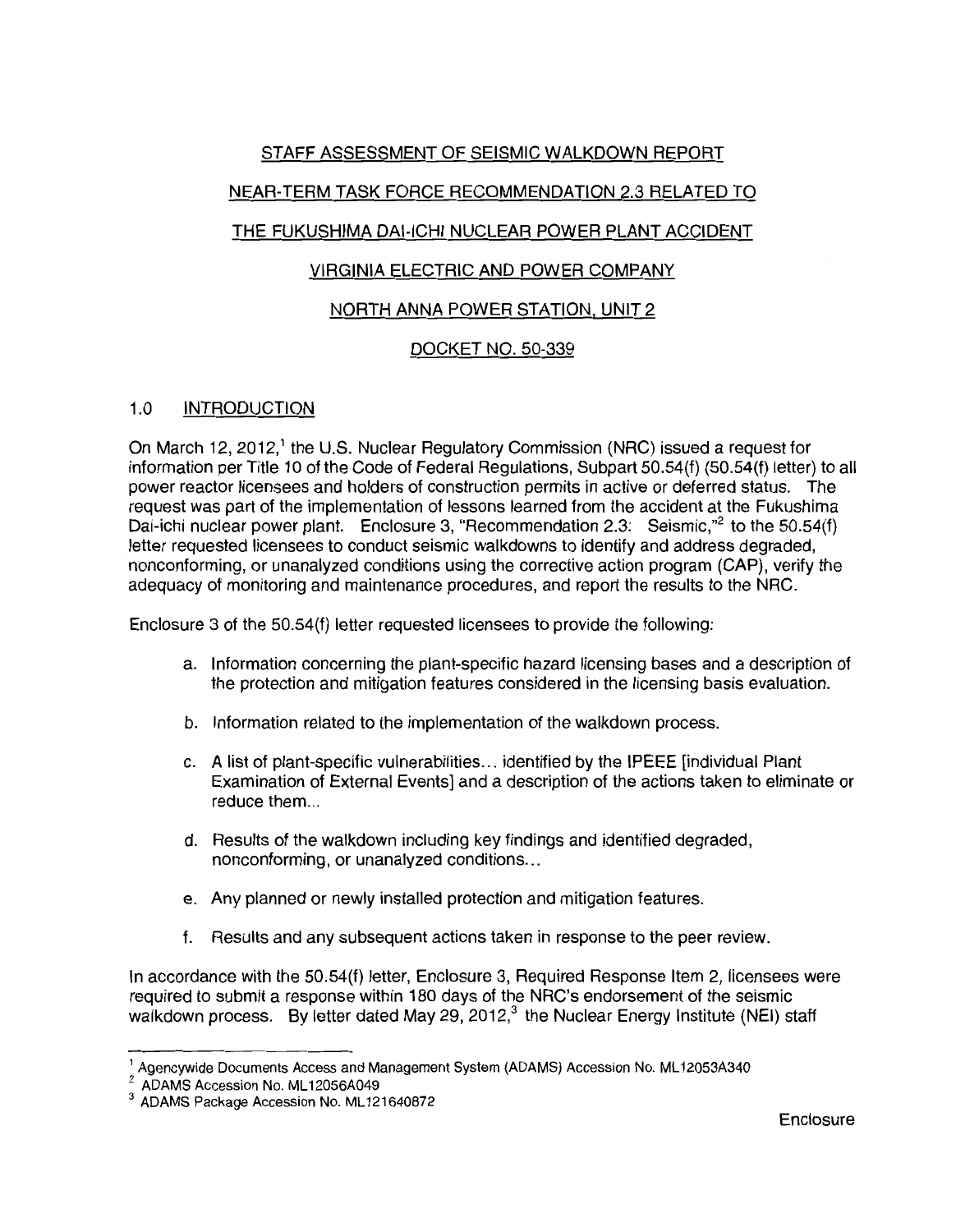submitted Electric Power Research Institute (EPRI) document 1025286, "Seismic Walkdown Guidance for Resolution of Fukushima Near-Term Task Force Recommendation 2.3: Seismic," (walkdown guidance) to the NRC staff to consider for endorsement. By letter dated May 31,  $2012<sup>4</sup>$  the NRC staff endorsed the walkdown guidance.

By letter dated November 27, 2012,<sup>5</sup> Virginia Electric and Power Company (the licensee) provided a response to Enclosure 3 of the 50.54(f) letter Required Response Item 2, for North Anna Power Station Unit (NAPS) 2. In addition to the aforementioned letter, the licensee, by letter dated January 30, 2014 $<sup>6</sup>$  provided a supplement to the walkdown report. The updated</sup> report provides the results for the deferred seismic walkdowns of components which were inaccessible during the initial walkdowns. The NRC staff reviewed the walkdown report and determined that additional supplemental information would assist the staff in completing its review. By letter dated November 1, 2013,<sup>7</sup> the NRC staff requested additional information to gain a better understanding of the processes and procedures used by the licensee in conducting the walkdowns and walk-bys. The licensee responded to the NRC staff request by letter dated November 27, 2013. $8$ 

The NRC staff evaluated the licensee's submittals to determine if the information provided in the walkdown report met the intent of the walkdown guidance and if the licensee responded appropriately to Enclosure 3 of the 50.54{f) letter.

## 2.0 REGULATORY EVALUATION

The structures, systems, and components (SSCs) important to safety in operating nuclear power plants are designed either in accordance with, or meet the intent of Appendix A to 10 CFR Part 50, General Design Criteria (GDC) 2: "Design Bases for Protection Against Natural Phenomena;" and Appendix A to 10 CFR Part 100, "Reactor Site Criteria." GDC 2 states that SSCs important to safety at nuclear power plants shall be designed to withstand the effects of natural phenomena such as earthquakes, tornadoes, hurricanes, floods, tsunami, and seiches without loss of capability to perform their safety functions.

For initial licensing, each licensee was required to develop and maintain design bases that, as defined by 10 CFR 50.2, identify the specific functions that an SSG of a facility must perform, and the specific values or ranges of values chosen for controlling parameters as reference bounds for the design.

The design bases for the SSCs reflect appropriate consideration of the most severe natural phenomena that have been historically reported for the site and surrounding area. The design bases also reflect sufficient margin to account for the limited accuracy, quantity, and period of time in which the historical data have been accumulated.

The current licensing basis is the set of NRC requirements applicable to a specific plant, including the licensee's docketed commitments for ensuring compliance with, and operation within,

ADAMS Accession No. ML12145A529<br>ADAMS Accession No. ML12355A060 ف<br>ADAMS Accession No. ML14036A315

 $\frac{7}{8}$  ADAMS Accession No. ML13304B418<br> $\frac{8}{8}$  ADAMS Accession No. ML13338A167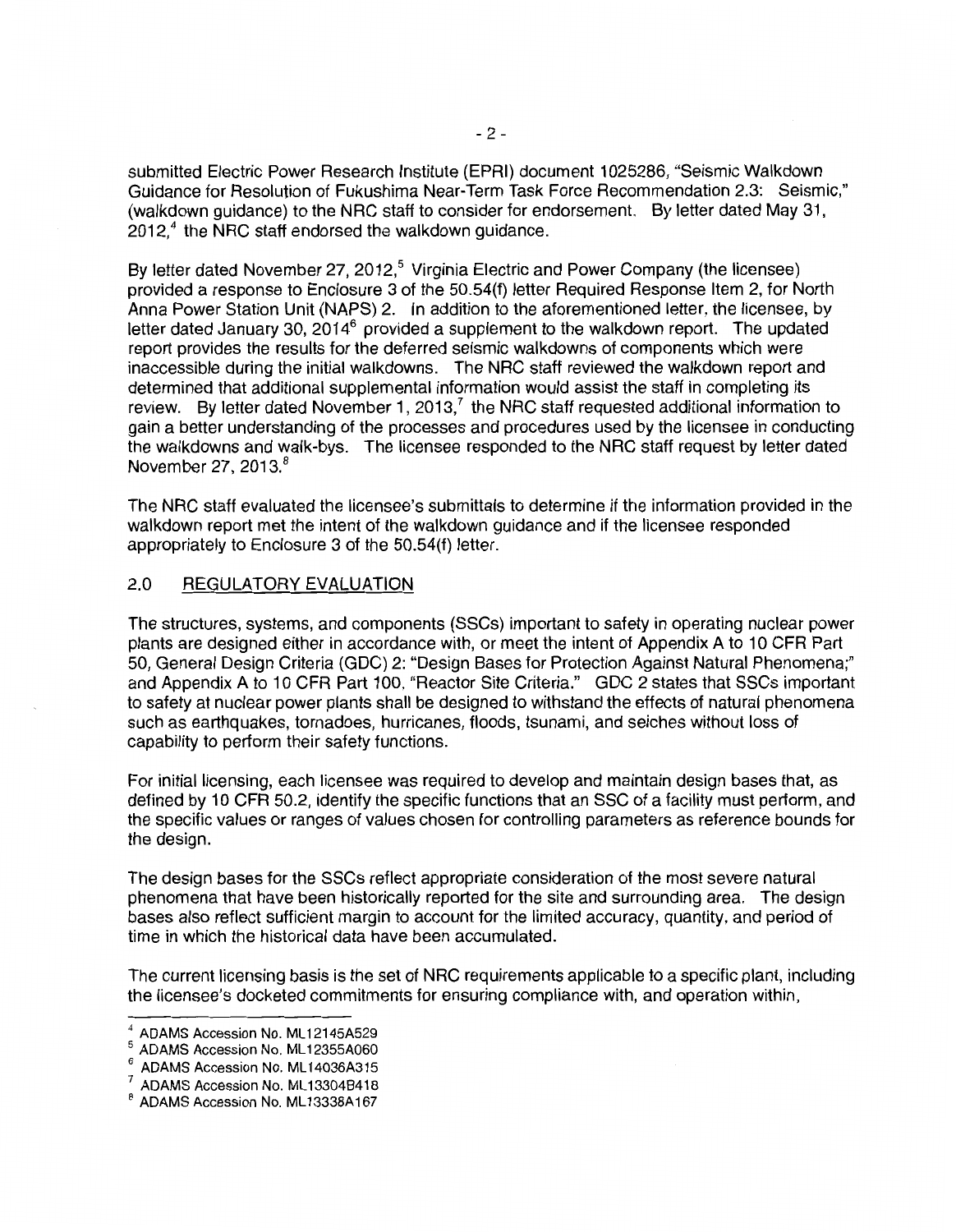applicable NRC requirements and the plant-specific design basis, including all modifications and additions to such commitments over the life of the facility operating license.

## 3.0 TECHNICAL EVALUATION

## 3.1 Seismic Licensing Basis Information

The licensee provided information on the plant-specific licensing basis for the Seismic Category I SSCs for NAPS2 in Section 1.0 of the walkdown report. Consistent with the walkdown guidance, the NRC staff noted that the report includes a summary of the Safe Shutdown Earthquake (SSE) and a description of the codes, standards, and methods that were used in the design of the Seismic Category I SSCs for meeting the plant-specific seismic licensing basis requirements. The NRC staff reviewed Section 1.0 of the walkdown report, focusing on the summary of the SSE and the design codes used in the design.

Based on its review, the NRC staff concludes that the licensee has provided information on the plant-specific seismic licensing basis and a description of the protection and mitigation features considered in the licensing bases evaluation consistent with Section 8, Submittal Report, of the walkdown guidance.

## 3.2 Seismic Walkdown Methodology Implementation

Section 2, Personnel Qualifications; Section 3, Selection of SSCs; Section 4, Seismic Walkdowns and Area Walk-Bys; and Section 5, Seismic Licensing Basis Evaluations, of the walkdown guidance provide information to licensees regarding the implementation of an appropriate seismic walk down methodology. By letter dated July 2, 2012, $9$  the licensee confirmed that it would utilize the walkdown guidance in the performance of the seismic walkdowns at NAPS2.

The walkdown report dated November 27,2012, and updated on January 30, 2014, did not identify deviations from the walkdown guidance. However, the NRC staff noted that the licensee submitted a combined report for North Anna, Units 1 and 2, which is a deviation from the walkdown guidance. The NRC staff reviewed the combined report and noted that the licensee provided separate seismic walkdown equipment lists (SWELs) and checklists for each unit. Therefore, the NRC staff concludes that the submittal of one report for both units, although a deviation from the walkdown guidance, is acceptable.

The NRC staff reviewed the following sections of the walkdown methodology implementation provided in the walkdown report:

- Personnel Qualifications
- Development of the Seismic Walkdown Equipment Lists (SWELs)
- Implementation of the Walkdown Process
- Licensing Basis Evaluations and Results

 $9$  ADAMS Accession No. ML121910343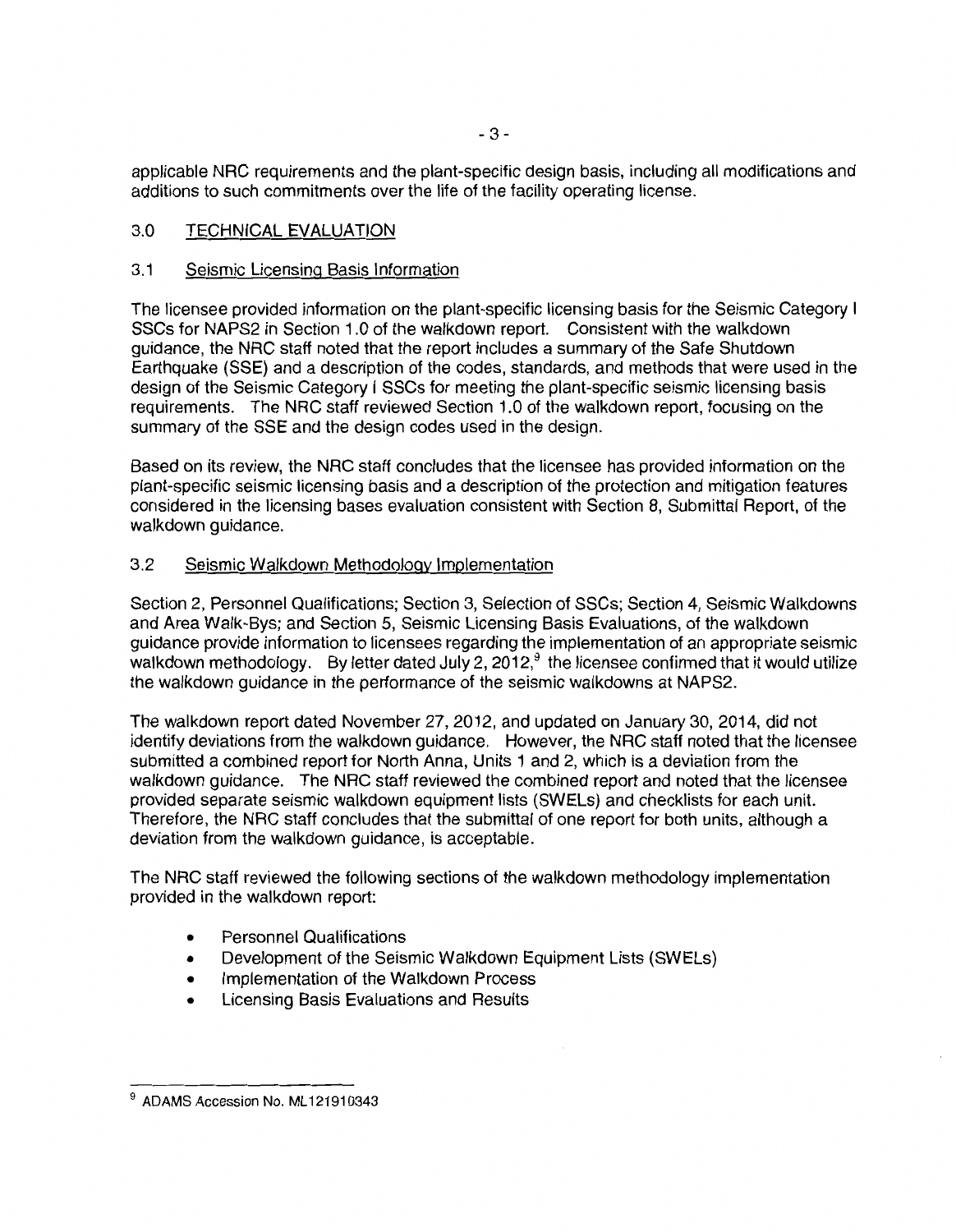## 3.2.1 Personnel Qualifications

Section 2, Personnel Qualifications, of the walkdown guidance provides licensees with qualification information for personnel involved in the conduct of the seismic walkdowns and area walk-bys.

The NRC staff reviewed the information provided in Section 2 and Appendix A of the walkdown report, which includes information on the walkdown personnel and their qualifications. Specifically, the NRC staff reviewed the summary of the background, experience, and level of involvement for the following personnel involved in the seismic walkdown activities: equipment selection personnel, seismic walkdown engineers (SWEs), licensing basis reviewers, IPEEE reviewers, peer review team, and operations staff.

The NRC staff noted that the walkdown report specifies that Operations staff, including licensed operators and design and system engineering personnel, supported the selection of equipment in the walkdown activities. The licensee did not identify or summarize the background and experience for the involved Operations staff. However, since licensed plant operators are qualified by the NRC and continuously train to maintain their license, licensed plant operators have the appropriate operations knowledge and experience to support the seismic walkdown activities.

Based on the review of the licensee's submittals, the NRC staff concludes that those involved in the seismic walkdown activities have the appropriate seismic background, knowledge and experience, as specified in Section 2 of the walkdown guidance.

## 3.2.2 Development of the SWELs

Section 3, Selection of SSCs, of the walkdown guidance provides information to licensees for selecting the SSCs that should be placed on the SWELs, so that they can be walked down by qualified personnel.

The NRC staff reviewed the overall process used by the licensee to develop the NAPS2 base list, SWEL 1 (sample list of designated safety functions equipment), and SWEL 2 (sample list of spent fuel pool related equipment). The overall equipment selection process followed the screening process shown in Figures 1-1 and 1-2 of the walkdown guidance. Based on Appendix B of the walkdown report, NAPS2 SWELs 1 and 2 meet the inclusion requirements of the walkdown guidance. Specifically, the following attributes were considered in the sample selection:

- A variety of systems, equipment and environments
- IPEEE equipment
- Major new or replacement equipment
- Risk considerations

Due to individual plant configurations and the walkdown guidance screening process followed to select the final SWEL equipment, it is possible that some classes of equipment will not be represented on the SWEL. The walkdown guidance recognizes this is due to the equipment not being present in the plant (e.g., some plants generate DC power using inverters and therefore do not have motor generators) or the equipment being screened out during the screening process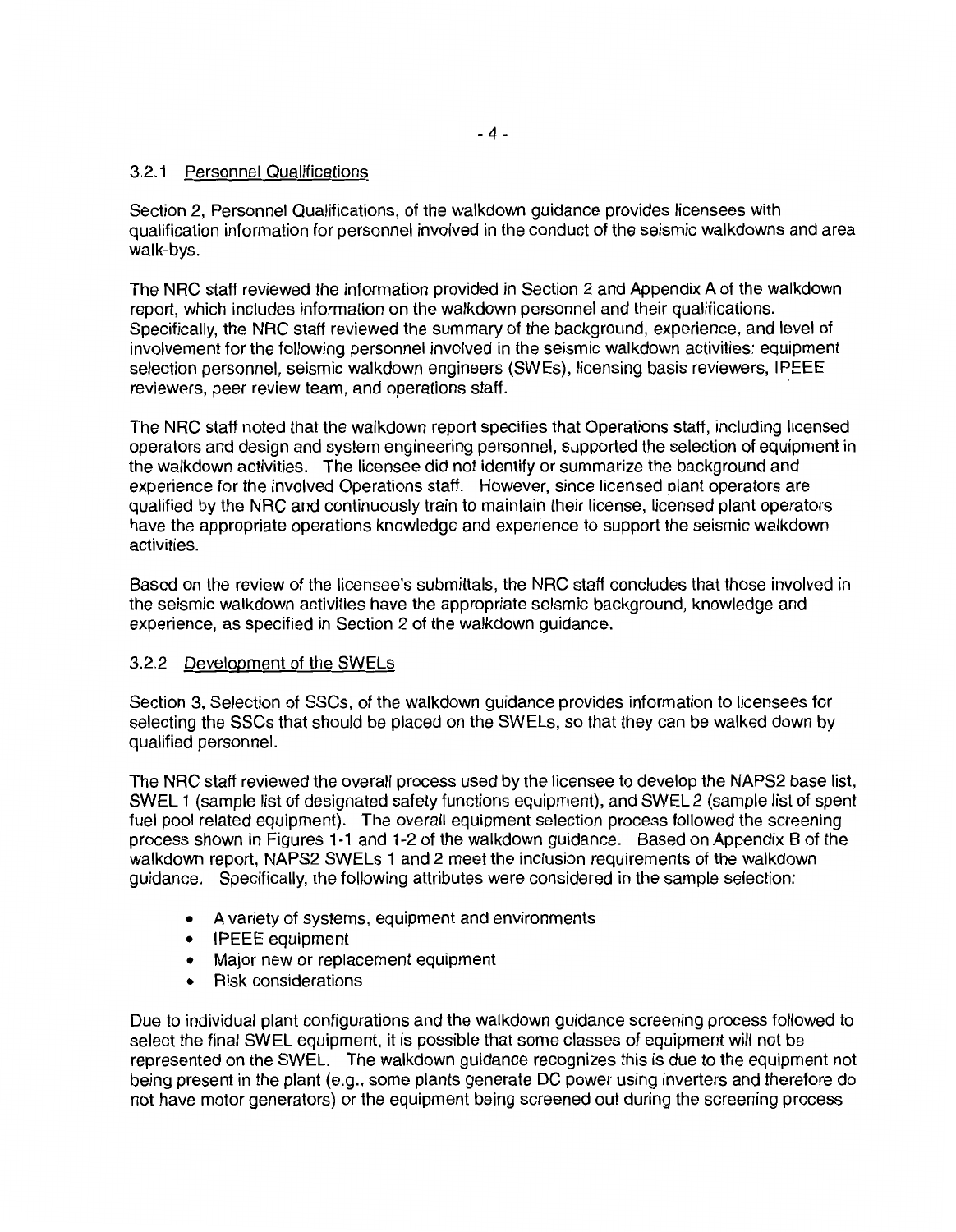(the screening process is described in Section 3 of the walkdown guidance). Based on the information provided, the NRC staff noted that a detailed explanation was provided justifying cases where specific classes of equipment were not included as part of the SWEL, and concludes that these exclusions are acceptable.

The NRC staff also noted that a rapid drain-down list was not included as part of the SWEL 2, as described in Section 3 of the guidance. In Section 3.3 of the walkdown report, the licensee stated there are no components that could, upon failure, result in rapid drain-down of the spent fuel pool (SFP) water level to below ten feet above the top of the fuel. After reviewing the information provided in this section, the NRC staff concludes that the licensee provided adequate justification for not including rapid drain-down items as part of the SWEL 2.

After reviewing SWELs 1 and 2, the NRC staff concludes that the sample of SSCs represents a diversity of component types and assures inclusion of components from critical systems and functions, thereby meeting the intent of the walkdown guidance. In addition, the NRC staff notes that the equipment selection personnel were appropriately supported by plant operations staff as described in the walkdown guidance.

#### 3.2.3 Implementation of the Walkdown Process

Section 4, Seismic Walkdowns and Area Walk-Bys, of the walkdown guidance provides information to licensees regarding the conduct of the seismic walkdowns and area walk-bys for each site.

The NRC staff reviewed Section 4 of the walkdown report, which summarizes the results of the seismic walkdowns and area walk-bys, including an overview of the number of items walked down and the number of areas walked-by. The walkdown report states that teams which consisted of at least two qualified SWEs conducted the seismic walkdowns and area walk-bys. According to the signed seismic walkdown checklists (SWCs) and area walk-by checklists (AWCs), these activities were conducted from July 23, 2012 to October 10, 2012. In addition, a subsequent set of walkdowns were performed on January 14, 2013 and between April 13, 2013 and April 22, 2013, as stated in the January 30, 2014 letter from the licensee. The purpose of the last activity was to complete a number of items that were inaccessible during the initial walkdowns. The walkdown report also states that the SWEs discussed their observations and judgments with each other during the walkdowns. Additionally, the SWEs agreed on the results of their seismic walkdowns and area walk-bys before reporting the results of their review. Appendices C and E of the walkdown report provide the completed SWCs and AWCs, documenting the results for each item of equipment on SWEL 1 and 2 and each area containing SWEL equipment. The licensee used the checklists provided in Appendix C of the walkdown guidance report without modification.

The licensee documented cases of potentially adverse seismic conditions (PASCs) in the checklists for further evaluation. Table 4-2 of the walkdown report list the PASCs identified during the seismic walkdowns and the area walk-bys. The table describes how each condition was addressed (e.g., placement in the CAP), its resolution and its current status. Based on the initial review of the checklists, the staff was unable to confirm that all the PASCs identified during the walkdowns were included in this table. By letter dated November 1, 2013, the NRC staff issued two questions in a request for additional information (RAI) in order to obtain additional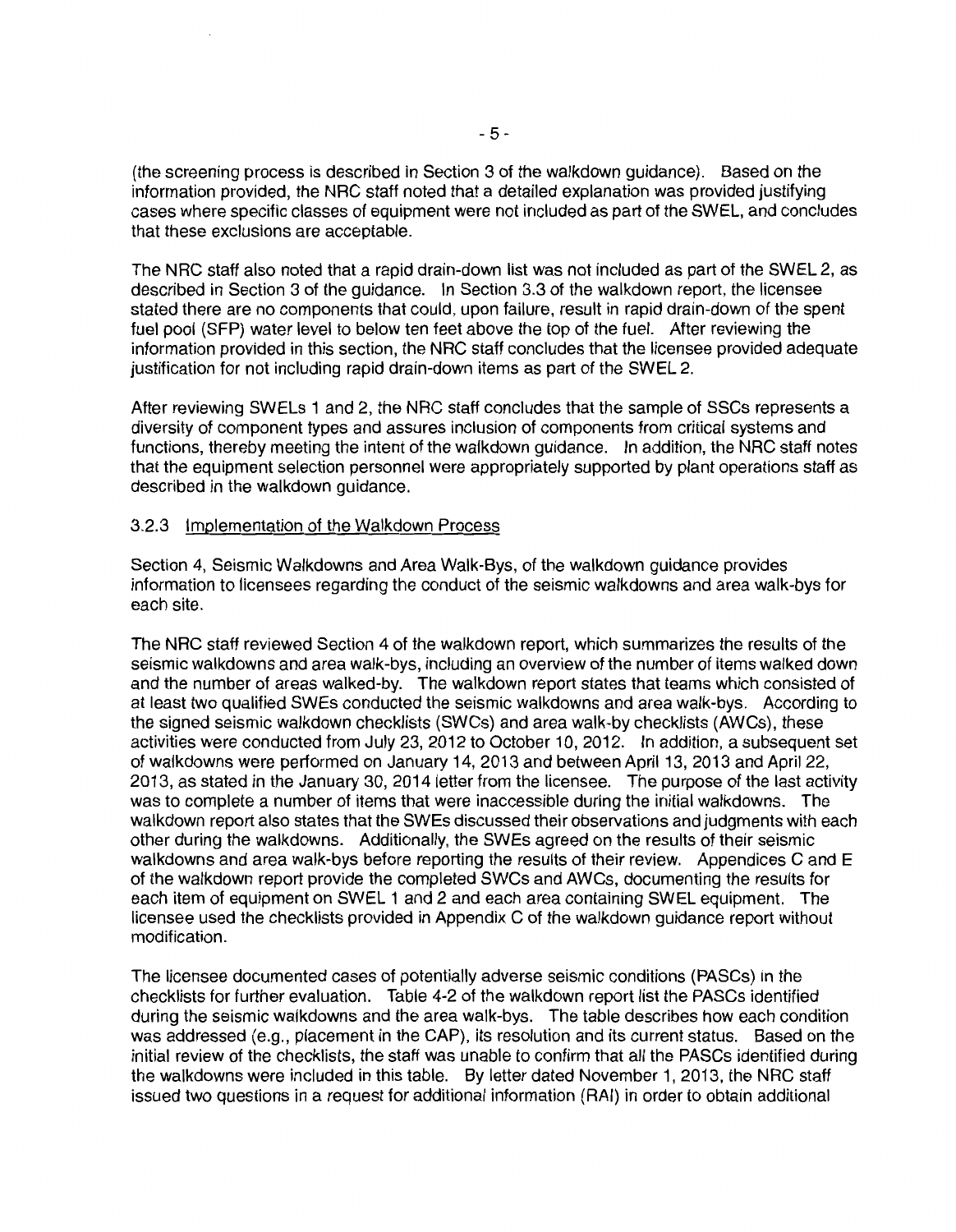clarification regarding the process followed by the licensee when evaluating conditions identified in the field during the walkdowns and walk-bys. Specifically, in RAI 1 the NRC staff requested the licensee to provide further explanation regarding how a field observation was determined to be PASC, and to ensure that the basis for determination was addressed using normal plant processes and documented in the walkdown report. In response to RAI 1, the licensee confirmed that observations that could not be readily judged to be acceptable with respect to its current licensing basis during the walkdown, and not found to be previously evaluated as acceptable conditions through follow-up review of plant documentation, were identified as PASCs and documented as condition reports in the CAP. The licensee referred to Table 4-2 of the walkdown report which includes all the PASCs identified during the walkdowns and area walk-bys for NAPS2. Also, in response to RAI 1, the licensee stated that a low threshold was used to identify and document PASCs. The licensee clarified that in addition to the items included in Table 4-2, non-seismic potentially adverse conditions, such as housekeeping and material conditions items, identified by SWEs were addressed through the CAP.

After evaluating the licensee's response and reviewing Table 4-2, the NRC staff concludes that the licensee responded appropriately to RAI 1, PASCs were properly identified and documented and summary Table 4-2 is considered complete.

In addition to the information provided above, the NRC staff notes that anchorage configurations were verified to be consistent with existing plant documentation for at least 50 percent of the SWEL items, in accordance with Section 4 of the walkdown guidance. In some cases, as documented on the SWCs, the licensee credited anchorage inspections performed within the last 12 months by a SQUG-qualified seismic capacity engineer for the anchorage verification portion of the walkdowns.

The revised walkdown report states that the licensee opened cabinets as part of the subsequent walkdowns. The NRC staff noted that these internal cabinet inspections were recorded in the SWCs.

Based on the information provided in the licensee's submittals, the NRC staff concludes that the licensee's implementation of the walkdown process meets the intent of the walkdown guidance.

#### 3.2.4 Licensing Basis Evaluations and Results

Section 5, Seismic Licensing Basis Evaluations, of the walkdown guidance provides information to licensees regarding the conduct of licensing basis evaluations for items identified during the seismic walkdowns as degraded, nonconforming, or unanalyzed that might have potential seismic significance.

The NRC staff reviewed Section 6 of the NAPS2 Walkdown Report, which discusses the process for conducting the seismic licensing basis evaluations of the PASCs identified during the seismic walkdowns and area walk-bys. The licensee stated that it performed its licensing basis evaluations and resolved PASCs using the CAP. Table 4-2 of the walkdown report lists the key licensee findings, and provides a complete list of the potentially degraded, nonconforming, or unanalyzed conditions. This table also describes the actions taken or planned to address these conditions, including the current status of each of the items the licensee entered into the CAP.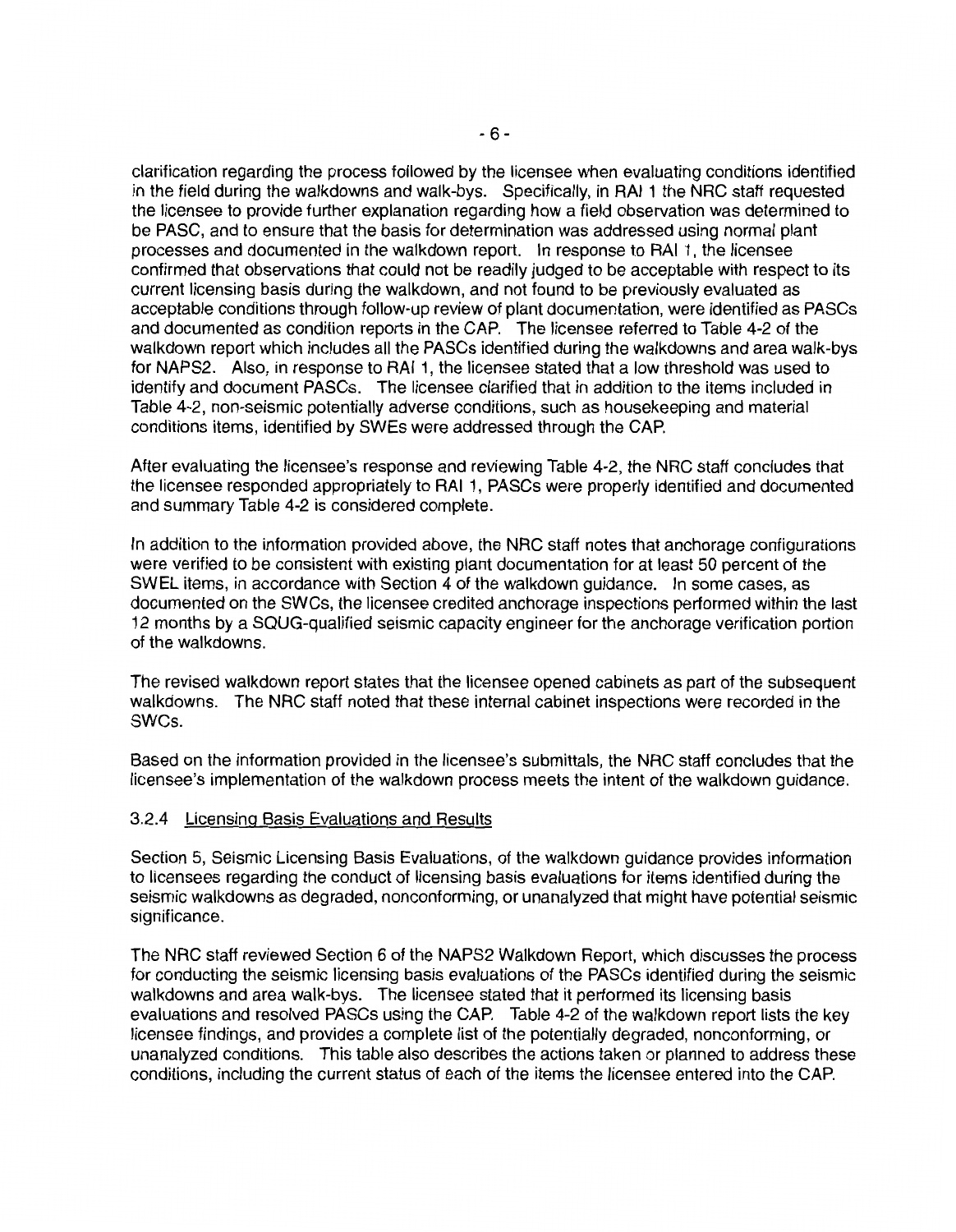The NRC staff reviewed the CAP entries and the description of the actions taken or planned to address deficiencies. The NRC staff concludes that the licensee appropriately identified potentially degraded, nonconforming, or unanalyzed conditions and entered them into the CAP, which meets the intent of the walkdown guidance.

#### 3.2.5 Conclusion

Based on the discussion above, the NRC staff concludes that the licensee's implementation of seismic walkdown methodology meets the intent of the walkdown guidance for personnel qualifications, development of SWELs, implementation of the walkdown process, and seismic licensing basis evaluations.

#### 3.3 Peer Review

Section 6, Peer Review, of the walkdown guidance provides licensees with information regarding the conduct of peer reviews for the activities performed during the seismic walkdowns. Page 6-1 of the walkdown guidance identifies the following activities to be conducted during the peer review process:

- Review the selection of the SSCs included on the SWELs
- Review a sample of the checklists prepared for the seismic walkdowns and area walk-bys
- Review the licensing basis evaluations
- Review the decisions for entering the potentially adverse conditions into the CAP
- Review the walkdown report
- Summarize the results of the peer review process in the walkdown report

The NRC staff reviewed the information provided in Section 7 of the NAPS2 walkdown report which describes the conduct of the peer review. In addition, the NRC staff reviewed the response to RAI 2. In RAI 2, the NRC staff requested the licensee to provide additional information on the overall peer review process that was followed as part of the walkdown activities. Specifically, the NRC staff requested the licensee to confirm that the activities identified in page 6-1 of the walkdown guidance were assessed and documented in the report. The licensee was also requested to confirm that any individual involved in performing any given walkdown activity was not a peer reviewer for that same activity. In response to RAI 2, the licensee confirmed that all the activities identified on page 6-1 of the walkdown guidance were included as part of the peer review process and referred to the summary of the peer review activities provided in Section 7 of the walkdown report. In addition, the licensee provided additional information on the level of involvement of the peer review team and its leader in order to further demonstrate the independence of the peer review process.

The NRC staff reviewed the licensee's summary of each of these activities, which included the peer review team members' level of involvement, the peer review findings, and resolution of peer review comments. After reviewing the licensee's submittals, the NRC staff concludes that the licensee sufficiently documented the results of the peer review activities and how these reviews affected the work described in the walkdown report.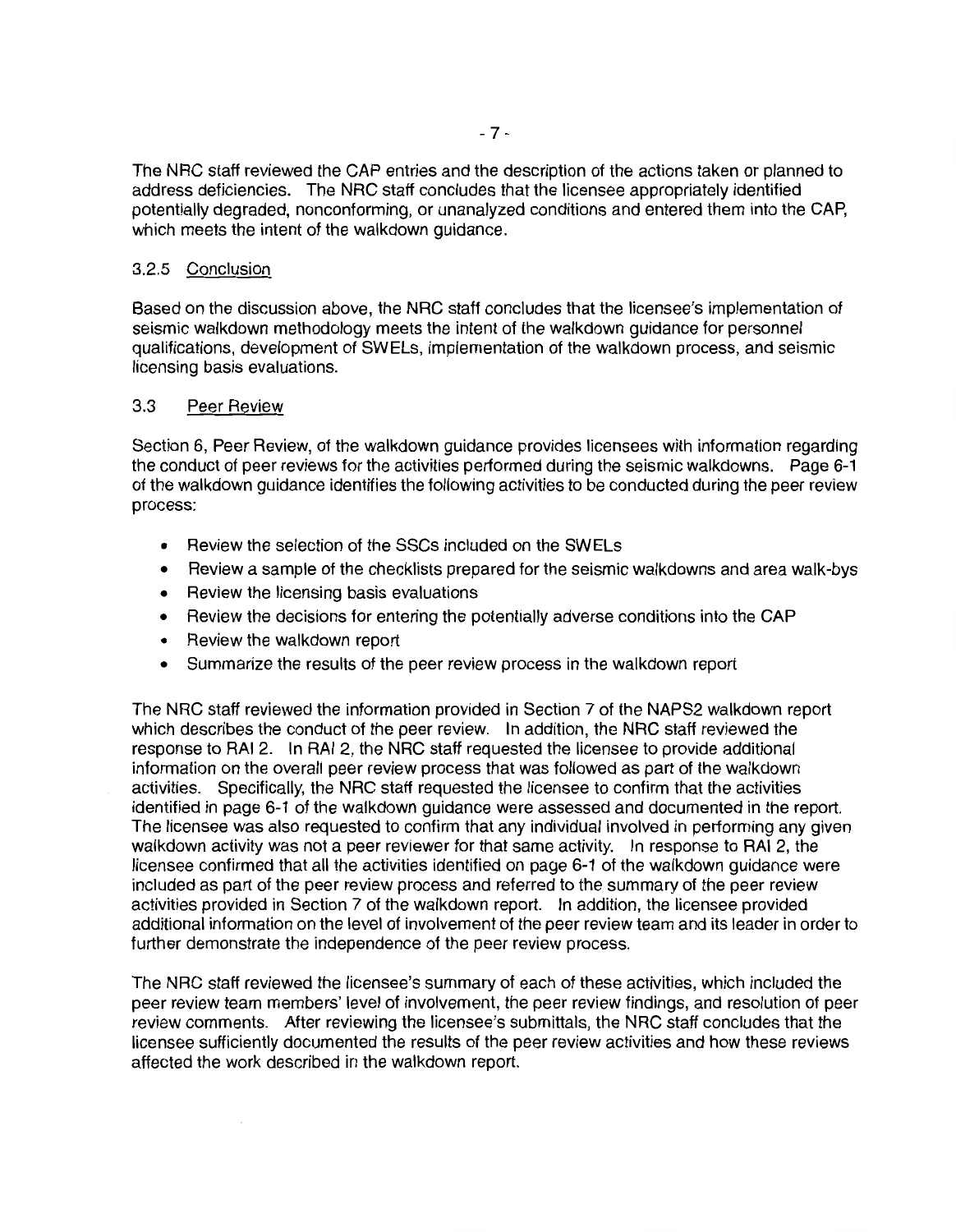Based on the discussion above, the NRC staff concludes that the licensee's results of the peer review and subsequent actions taken in response to the peer review meets the intent of Section 6 of the walkdown guidance.

## 3.4 IPEEE Information

Section 7, IPEEE Vulnerabilities, of the walkdown guidance provides information to licensees regarding the reporting of the evaluations conducted and actions taken in response to seismic vulnerabilities identified during the IPEEE program. Through the IPEEE program and Generic Letter (GL) 88-20, "Individual Plant Examination of External Events for Severe Accident Vulnerabilities - 10 CFR 50.54(f)," dated November 23, 1988<sup>10</sup>, licensees previously had performed a systematic examination to identify any plant-specific vulnerabilities to severe accidents.

The walkdown report does not include any tables regarding IPEEE vulnerabilities but stated that the results of this program were submitted to the NRC staff in the licensee's Summary Report for IPEEE- Seismic dated May 27, 1997. The licensee indicated that this report concluded that there were no severe accident vulnerabilities associated with seismic event and therefore, no major plant modifications were necessary.

Based on the NRC staff's review of Section 6 of the walkdown report, the NRC staff concludes that the licensee's identification of plant-specific vulnerabilities (including anomalies, outliers and other findings) identified by the IPEEE program, as well as actions taken to eliminate or reduce them, meets the intent of Section 7 of the walkdown guidance.

#### 3.5 Planned Upgrades

The licensee did not identify any planned or newly installed protection and mitigation features in the walkdown report.

#### 3.6 NRC Oversight

#### 3.6.1 Independent Verification by Resident Inspectors

On July 6, 2012,<sup>11</sup> the NRC issued Temporary Instruction (TI) 2515/188 "Inspection of Near-Term Task Force Recommendation 2.3 Seismic Walkdowns." In accordance with the Tl, NRC inspectors independently verified that the NAPS2 licensee implemented the seismic walkdowns in accordance with the walkdown guidance. Additionally, the inspectors independently performed walkdowns of a sample of seismic protection features. The inspection report dated January 30, 2013, 12 documents the results of this inspection and states that no findings were identified.

ADAMS Accession No. ML031150465

 $11$  ADAMS Accession No. ML 12156A052<br> $12$  ADAMS Accession No. ML 13031A312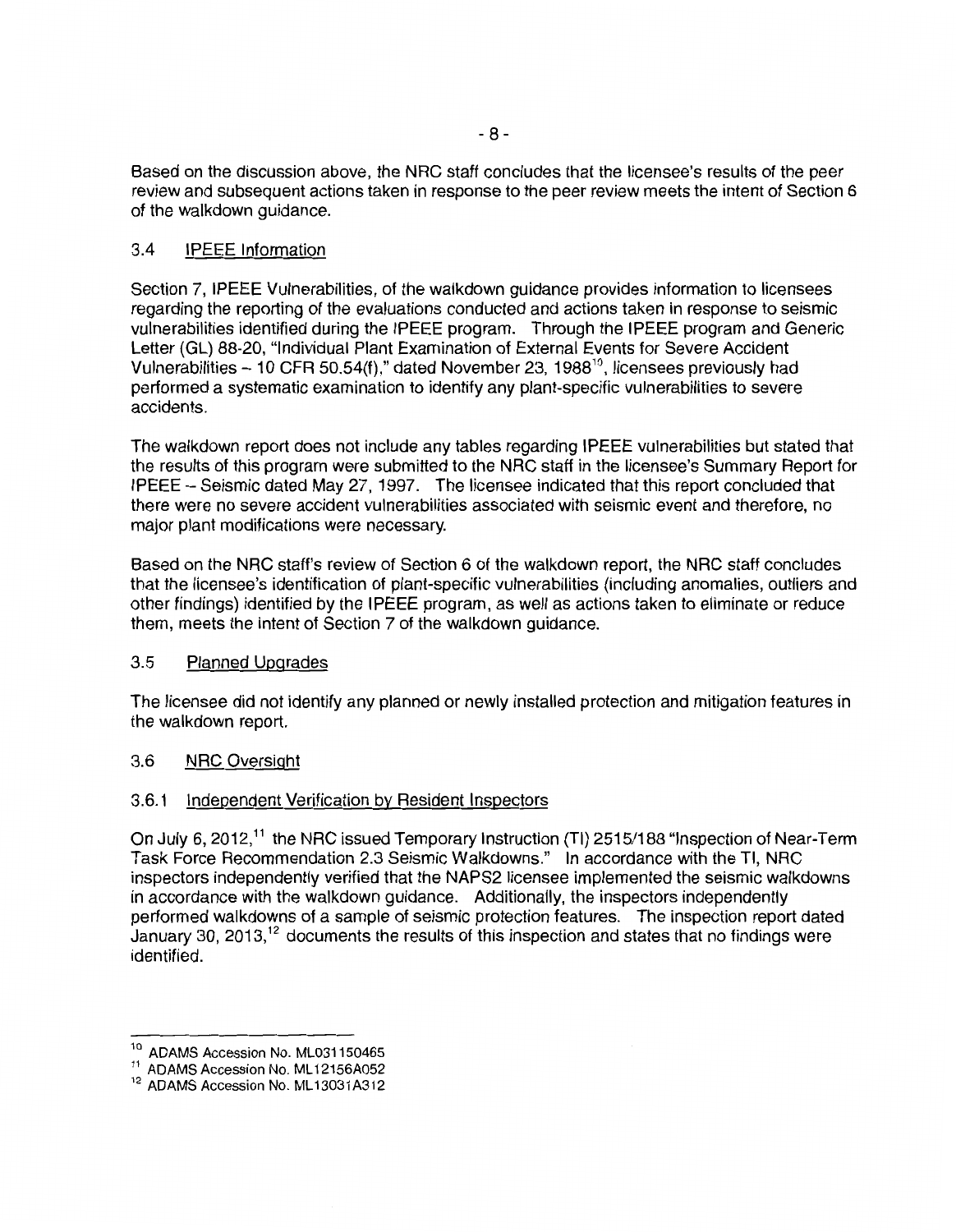## 4.0 CONCLUSION

The NRC staff concludes that the licensee's implementation of seismic walkdown methodology meets the intent of the walkdown guidance. The NRC staff concludes that the licensee, through the implementation of the walkdown guidance activities and, in accordance with plant processes and procedures, verified the plant configuration with the current seismic licensing basis; addressed degraded, nonconforming, or unanalyzed seismic conditions; and verified the adequacy of monitoring and maintenance programs for protective features. Furthermore, the NRC staff notes that no immediate safety concerns were identified. The NRC staff reviewed the information provided and determined that sufficient information was provided to be responsive to Enclosure 3 of the 50.54(f) letter.